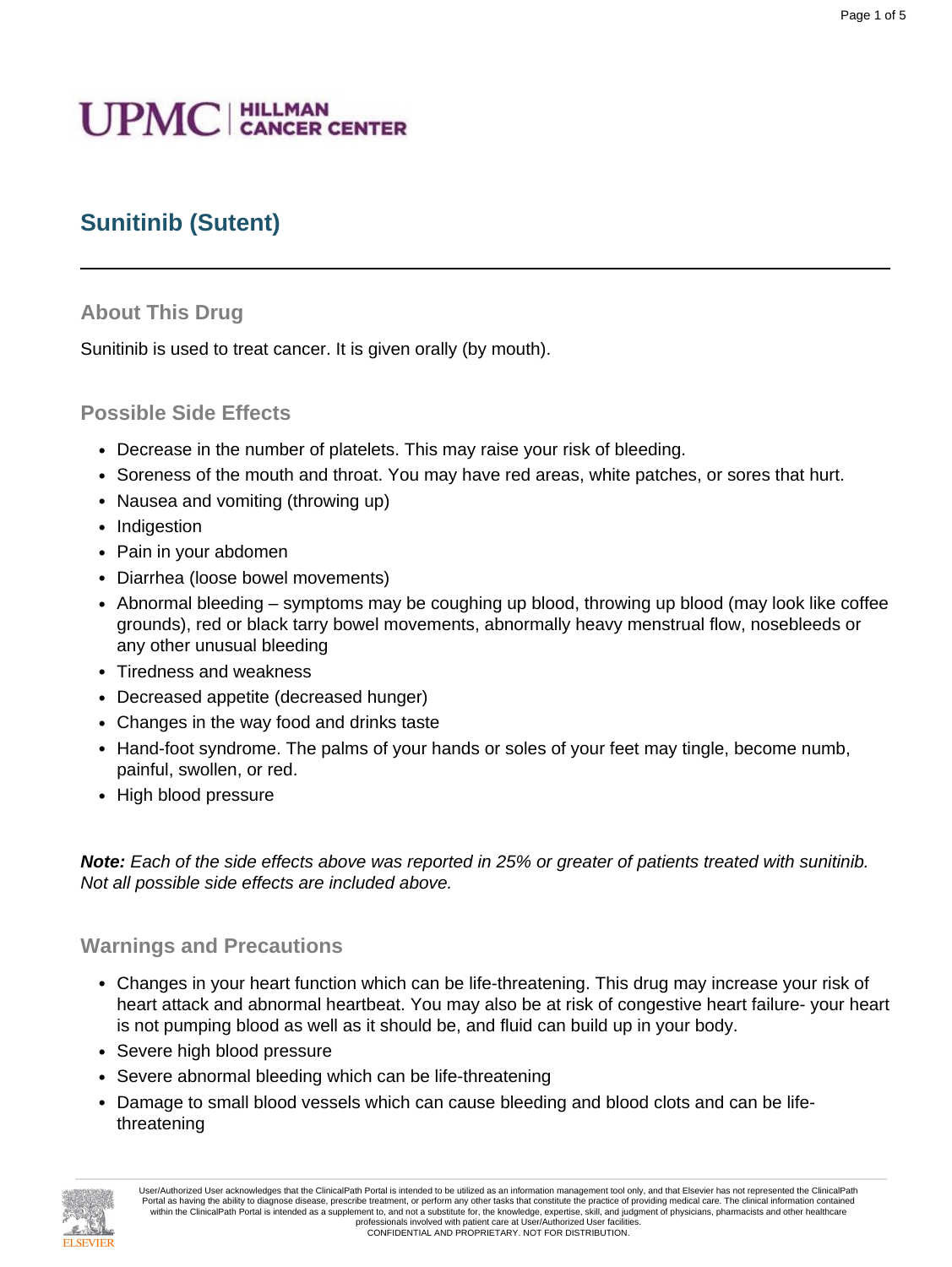- Increased protein in your urine which can affect how your kidneys work and cause renal failure, which can be life-threatening.
- Tumor lysis syndrome: This drug may act on the cancer cells very quickly. This may affect how your kidneys work.
- Changes in your liver function, which can cause liver failure and be life-threatening
- Changes in your thyroid function
- Blood sugar levels may decrease
- Severe allergic skin reaction which can rarely be life-threatening. You may develop blisters on your skin that are filled with fluid or a severe red rash all over your body that may be painful.
- Osteonecrosis of the jaw. This is a breakdown of the jawbone. It is a serious but rare health problem.
- Slow wound healing
- Posterior reversible encephalopathy syndrome (PRES): Swelling in the brain that is usually reversible. Symptoms can be sudden (acute) and may include a headache, confusion, changes in eyesight, extreme tiredness/coma, and/or seizures. **If you start to have any of these symptoms let your doctor know right away.**

**Note:** Some of the side effects above are very rare. If you have concerns and/or questions, please discuss them with your medical team.

#### **Important Information**

• Sunitinib may cause slow wound healing. It should not be given within at least 3 weeks of planned surgery, and for at least 2 weeks and until adequate wound healing following major surgery. If you must have emergency surgery or have an accident that results in a wound, tell the doctor that you are on sunitinib.

#### **How to Take Your Medication**

- Swallow the medicine whole with or without food.
- **Missed dose**: If you miss a dose by less than 12 hours, take it as soon as you think about it. If you miss a dose by more than 12 hours, then skip the missed dose and take your next dose at the regular time and contact your physician.
- **Handling:** Wash your hands after handling your medicine, your caretakers should not handle your medicine with bare hands and should wear latex gloves.
- This drug may be present in the saliva, tears, sweat, urine, stool, vomit, semen, and vaginal secretions. Talk to your doctor and/or your nurse about the necessary precautions to take during this time.
- **Storage:** Store this medicine in the original container at room temperature.
- **Disposal of unused medicine:** Do not flush any expired and/or unused medicine down the toilet or drain unless you are specifically instructed to do so on the medication label. Some facilities have take-back programs and/or other options. If you do not have a take-back program in your area, then please discuss with your nurse or your doctor how to dispose of unused medicine.

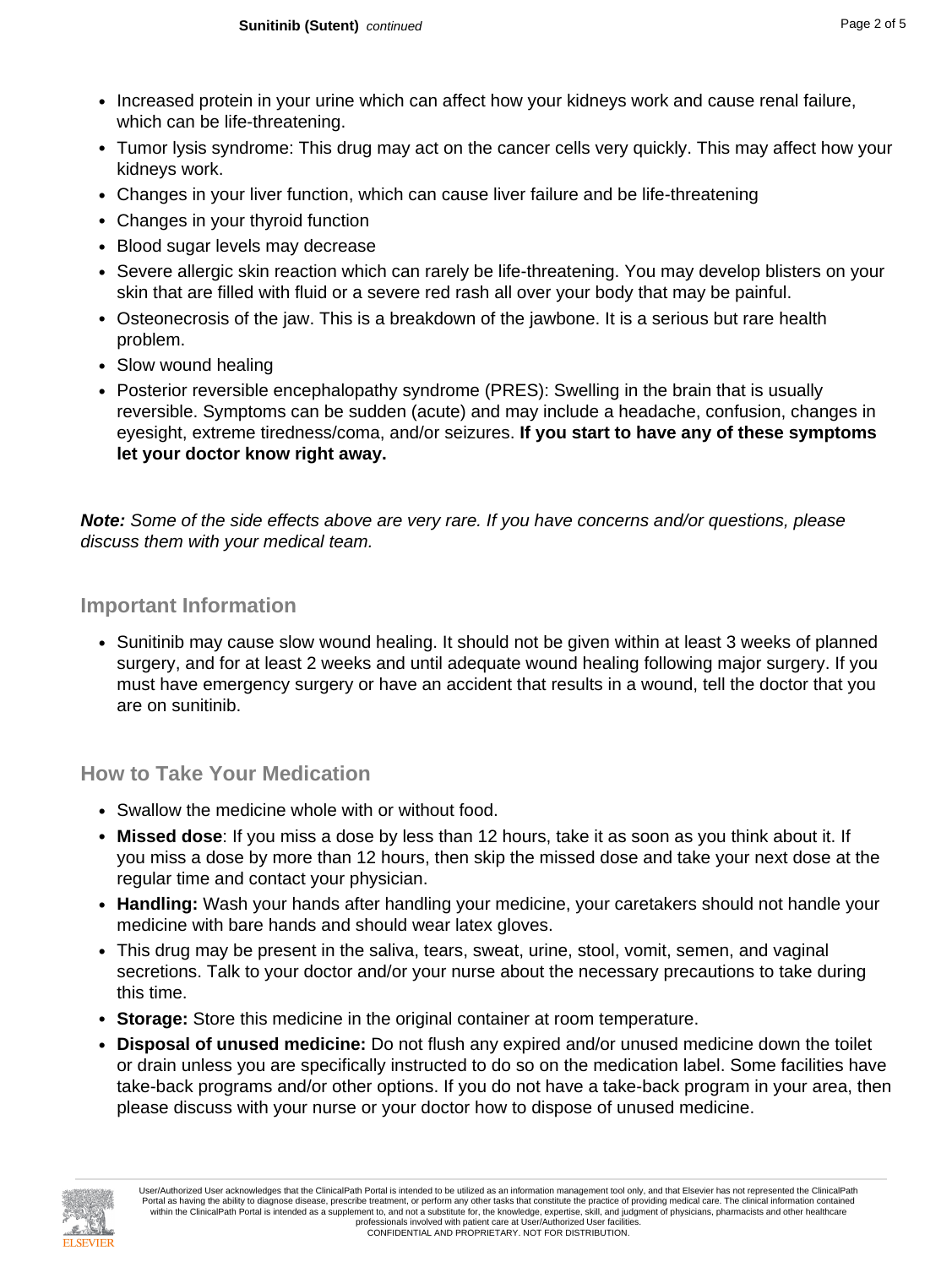### **Treating Side Effects**

- To decrease the risk of bleeding, use a soft toothbrush. Check with your nurse before using dental floss.
- Be very careful when using knives or tools.
- Use an electric shaver instead of a razor.
- Manage tiredness by pacing your activities for the day. Be sure to include periods of rest between energy-draining activities.
- Mouth care is very important. Your mouth care should consist of routine, gentle cleaning of your teeth or dentures and rinsing your mouth with a mixture of 1/2 teaspoon of salt in 8 ounces of water or 1/2 teaspoon of baking soda in 8 ounces of water. This should be done at least after each meal and at bedtime.
- If you have mouth sores, avoid mouthwash that has alcohol. Also avoid alcohol and smoking because they can bother your mouth and throat.
- Taking good care of your mouth may help food taste better and improve your appetite.
- Keeping your pain under control is important to your wellbeing. Please tell your doctor or nurse if you are experiencing pain.
- To help with nausea and vomiting, eat small, frequent meals instead of three large meals a day. Choose foods and drinks that are at room temperature. Ask your nurse or doctor about other helpful tips and medicine that is available to help stop or lessen these symptoms.
- Drink plenty of fluids (a minimum of eight glasses per day is recommended).
- If you throw up or have loose bowel movements, you should drink more fluids so that you do not become dehydrated (lack of water in the body from losing too much fluid).
- If you have diarrhea, eat low-fiber foods that are high in protein and calories and avoid foods that can irritate your digestive tracts or lead to cramping.
- Ask your doctor or nurse about medicines that are available to help stop or lessen diarrhea.
- To help with decreased appetite, eat small, frequent meals. Eat foods high in calories and protein, such as meat, poultry, fish, dry beans, tofu, eggs, nuts, milk, yogurt, cheese, ice cream, pudding, and nutritional supplements.
- Consider using sauces and spices to increase taste. Daily exercise, with your doctor's approval, may increase your appetite.
- If you have diabetes, keep good control of your blood sugar level. Tell your nurse or your doctor if your glucose levels are higher or lower than normal.
- If you get a rash do not put anything on it unless your doctor or nurse says you may. Keep the area around the rash clean and dry. Ask your doctor for medicine if your rash bothers you.
- Avoid sun exposure and apply sunscreen routinely when outdoors.
- Tell your dentist and/or oral surgeon that you are taking this drug. You should not have major dental surgery while on this drug. Talk to your doctor about any dental problems you may have before starting this drug. You may need to see your dentist to have a dental exam and fix any dental problems before starting this drug. Take good care of your teeth. Make sure you see your dentist for regular follow-up appointments.

**Food and Drug Interactions**

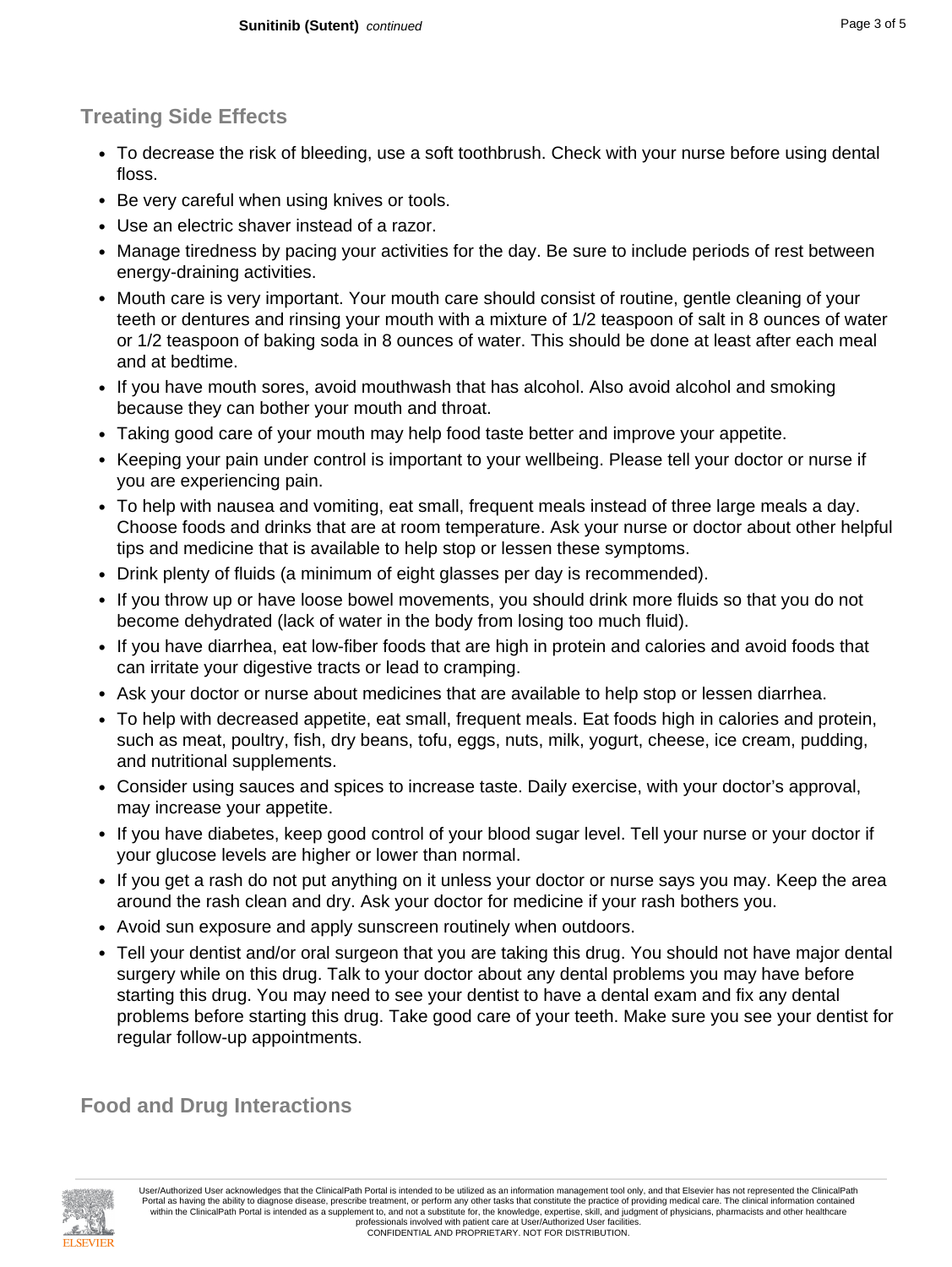- Avoid grapefruit and/or grapefruit juice while taking this medicine. Grapefruit and grapefruit juice may raise the levels of sunitinib in your body. This could make side effects worse.
- Check with your doctor or pharmacist about all other prescription medicines and over-the-counter medicines and dietary supplements (vitamins, minerals, herbs and others) you are taking before starting this medicine as there are known drug interactions with sunitinib. Also, check with your doctor or pharmacist before starting any new prescription or over-the-counter medicines, or dietary supplements to make sure that there are no interactions.
- Avoid the use of St. John's Wort while taking sunitinib as this may lower the levels of the drug in your body, which can make it less effective.

#### **When to Call the Doctor**

Call your doctor or nurse if you have any of these symptoms and/or any new or unusual symptoms:

- Fever of 100.4° F (38° C) or higher
- Chills
- Flu-like symptoms: fever, headache, muscle and joint aches, and fatigue (low energy, feeling weak)
- Tiredness or weakness that interferes with your daily activities
- Feeling dizzy or lightheaded
- Headache that does not go away
- Blurry vision or other changes in eyesight
- Symptoms of a seizure such as confusion, blacking out, passing out, loss of hearing or vision, blurred vision, unusual smells or tastes (such as burning rubber), trouble talking, tremors or shaking in parts or all of the body, repeated body movements, tense muscles that do not relax, and loss of control of urine and bowels. **If you or your family member suspects you are having a seizure, call 911 right away.**
- Coma
- Easy bleeding or bruising
- Signs of abnormal bleeding such as coughing up blood, throwing up blood (may look like coffee grounds), easy bleeding or bruising, red or black tarry bowel movements, abnormally heavy menstrual flow, nosebleeds, or any other unusual bleeding
- Wheezing and/or trouble breathing
- Swelling of the legs, feet, or ankles
- Chest pain or symptoms of a heart attack. Most heart attacks involve pain in the center of the chest that lasts more than a few minutes. The pain may go away and come back or it can be constant. It can feel like pressure, squeezing, fullness, or pain. Sometimes pain is felt in one or both arms, the back, neck, jaw, or stomach. **If any of these symptoms last 2 minutes, call 911.**
- Feeling that your heart is beating in a fast or not normal way (palpitations)
- Pain in your abdomen that does not go away
- Pain in your mouth or throat that makes it hard to eat or drink
- Nausea that stops you from eating or drinking and/or is not relieved by prescribed medicines
- Throwing up more than 3 times a day
- Diarrhea, 4 times in one day or diarrhea with lack of strength or a feeling of being dizzy



User/Authorized User acknowledges that the ClinicalPath Portal is intended to be utilized as an information management tool only, and that Elsevier has not represented the ClinicalPath Portal as having the ability to diagnose disease, prescribe treatment, or perform any other tasks that constitute the practice of providing medical care. The clinical information contained within the ClinicalPath Portal is intended as a supplement to, and not a substitute for, the knowledge, expertise, skill, and judgment of physicians, pharmacists and other healthcare professionals involved with patient care at User/Authorized User facilities. CONFIDENTIAL AND PROPRIETARY. NOT FOR DISTRIBUTION.